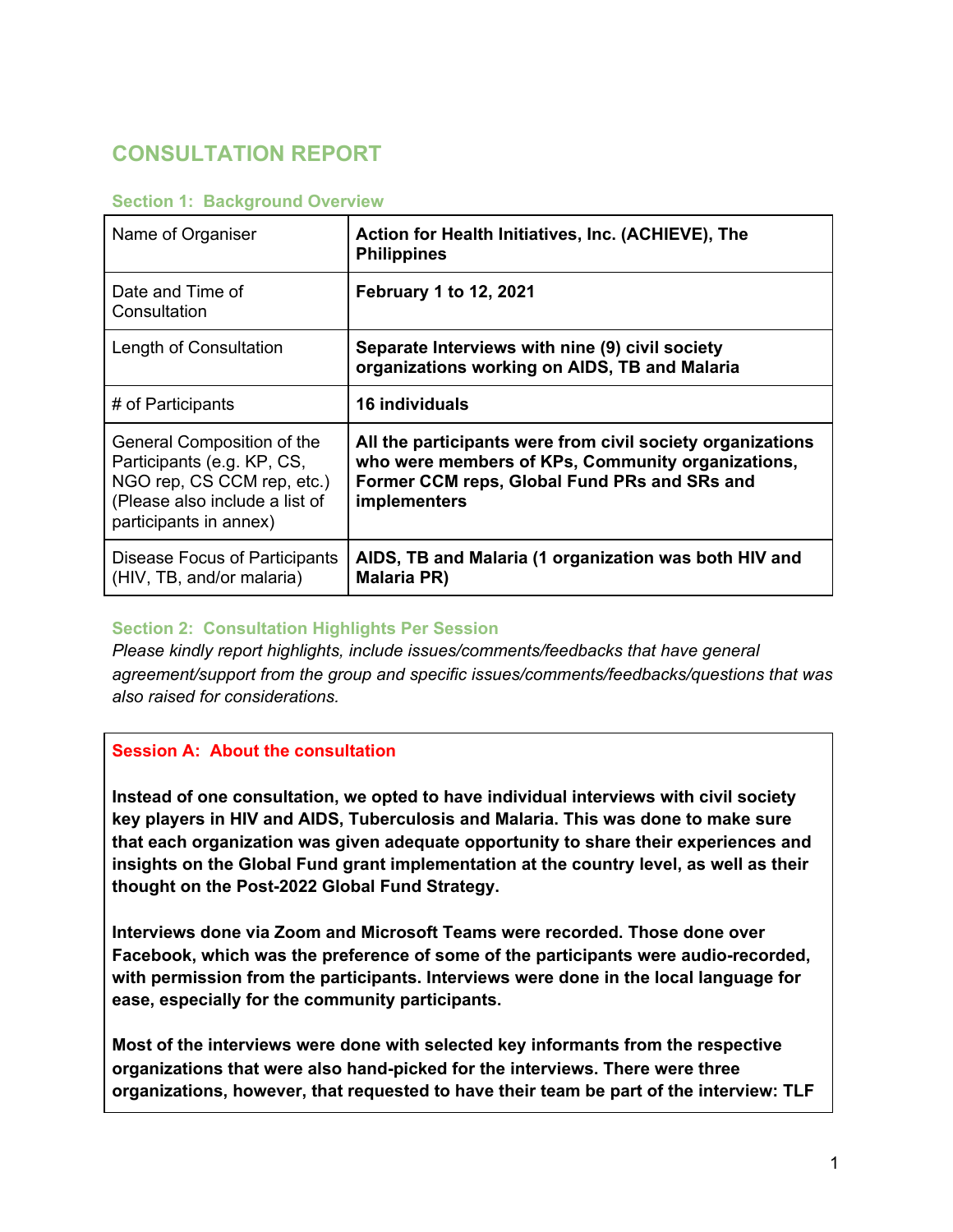**SHARE Collective, Pilipinas Shell Foundation, Inc. and Breathe Free PH. The team members were those who were involved in implementing or managing Global Fund grants or were community representatives to the CCM.** 

#### **Session B: Overview**

The interviewees were all given an overview of the Global Fund processes related to the development of the Post-2022 strategy. The consultation that was done by APCASO/GFAN in December was also shared with them so they have a context for the draft statement that was developed out of said consultation.

### **Session C: The Draft A-P statement**

The draft AP statement was shared with all those who were requested for interviews prior to the scheduled interview to give them time to review it. During the some of the interviews, the AP draft statement was used as springboard for discussion.

There was unanimous agreement to the key issues and asks included in the draft statement. However, there were interviewees who observed that the asks (themes) were quite general and "mother-hood". But there was also realization that the country-level perspective would naturally be more detailed, particularly in terms of operational issues and grant implementation, because such are the concerns of those involved in implementing the global grants and delivering results.

# **Session D/E: Thematic Discussions**

THEME #1: "We want the Global Fund to put the money where its mouth is on CRG and CSS"

Community Systems Strengthening (CSS)

**There was unanimous agreement from the interviewees that CSS is an important strategy in the response for the three disease. However, the level at which CSS has been advanced in the country varies greatly among the HIV, TB and malaria communities. There are also different interpretations as to what CSS means and how it is operationalized. Additionally, there is a need to develop clear indicators for CSS. When do you say that the community system has been strengthened?** 

CSS is more robust in the HIV response. Civil Society Organizations and organizations of PLHIV and other KPs are directly engaged in provision of HIV services and are officially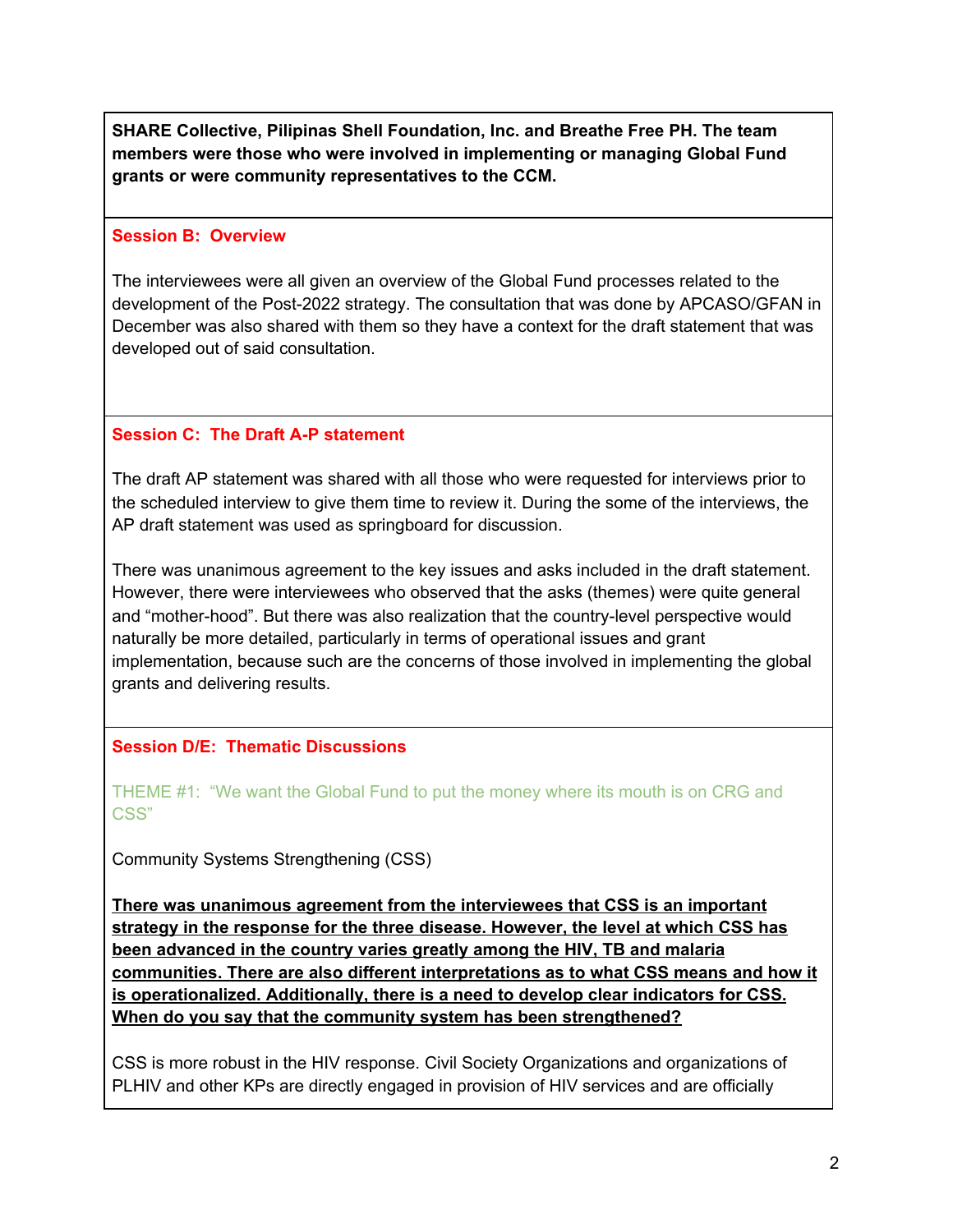recognized as members of Service Delivery Networks that Local Government Units have set up. There exist community-led HIV testing and treatment facilities that have also received support from the Global Fund.

For TB, CSS is interpreted in a different way. Community is defined more in geographic terms, like the barangay (smallest unit of government) so CSS in the context of TB is about mobilizing the various local government officials, community health workers and community-based organizations to deliver TB services at the local and community level. With such a set-up, community health workers who are paid by the local government unit to delivery various health services to the community are the ones who are mostly involved. Unlike in the case of HIV, there are no TB survivor-led of TB KP-led organizations that are capacitated to provide TB services at the community level.

There are patient groups organized by the treatment facilities or the Global Fund grant implementers. These groups are mobilized to provide treatment support to patients undergoing TB treatment. They are also mobilized to encourage their community, e.g. relatives, neighbors, to access TB screening at the health centers. These patient groups who are engaged in this way are volunteers and there are rarely any resources channeled to their groups for their operations. Instead, they answer to the doctors or nurses who organized them

In Malaria, the PR was able to train members of the indigenous communities in the project sites to perform rapid diagnostic tests (RDT) to make the communities more receptive to malaria services. However, there has been no attempt to organize these communities. Instead, the individuals who were trained to conduct RDT were chosen based on their power and influence over the members of the village or tribes.

**The Global Fund has not yet adequately invested in CSS and Community Engagement across the three diseases. To enhance and expand these various forms of CSS, the participants agree that the Global Fund needs to prioritize is by ensuring that there is sustained allocation of resources for CSS.** 

However, there is observation that CSS within the Global Fund grant implementation is geared towards service delivery only and that the provision of support for community-led organizations is for the purpose of delivering the Global Fund targets. For HIV TB and Malaria, it's to delivery the testing and treatment targets or to find so-called "missing cases".

**Community systems strengthening has not prioritized building and capacitating community organizations for the purpose of community-led advocacy or community-led monitoring for program accountability, whether of government or of the Global Fund grants. But because resources for advocacy is very limited, and government resources would most likely not be allocated for CSO-led advocacy, the Global Fund should be responding to such gaps.**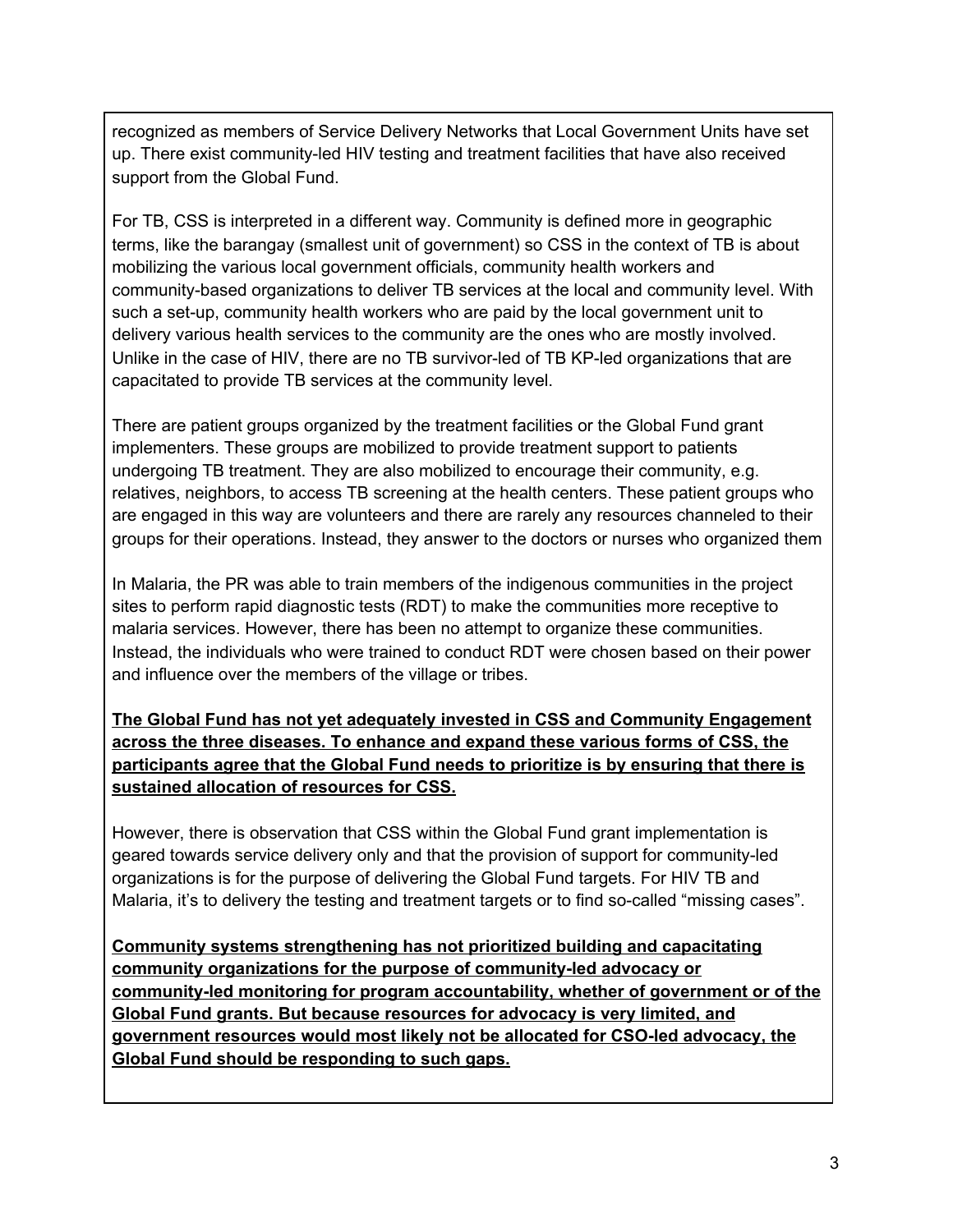Communities, Rights and Gender (CRG)

Similar to CSS, there is varying appreciation of CRG and how it is operationalized across the three diseases. Generally, human rights and gender have long been integrated in HIV advocacy, although there are gaps in its integration in service delivery, as well as in government-led responses. Community engagement is also more institutionalized in HIV policy and programming compared to TB and malaria. In fact, the HIV and AIDS Policy Act (Republic Act 11166) mandates community engagement at the highest level of decision-making through the Philippine National AIDS Council, as well as in all levels of policy and program planning, implementation, monitoring and evaluation, and service delivery. However, Global Fund grants have not contributed substantially in these processes, thus far. It was only in the previous and current funding requests, through the Matching Fund for Human Rights became available that Global Fund has started to allocate resources to contribute to ensuring that the provisions of the new law that are related to CRG are realized.

According to the PR for TB, this is the first funding request where there is explicit inclusion of CRG via the Matching Fund Request for Human Rights. Before this current funding request, the language used in TB was not CRG but patient-centered care, which focused primarily on patient rights. The previous matching fund for TB was for finding "missing cases".

**In both TB and HIV, the feedback above show that CRG has not been fully integrated yet within the Global Fund grants, that without the Matching Fund for Human Rights, there is a perception that there was no CRG components to the grants. Furthermore, even with these matching funds, there is still perception that CRG, although funded, remain separate from the main grant whose main concern is service delivery.** 

**According to one of the interviewees, "I feel like the human rights aspect is merely decorative in the whole program. The main focus is always service delivery with the way they give primary importance to reach, screen, test. At the end of the day, the Global Fund is accountable to the donors and they will only see success in terms of numbers. Human rights, on the other hand, is more outcome level and not so much output."** 

**In order to make sure that the CSS and CRG component of the Global Fund grants become fully integrated in the other aspects of the grant, particularly in its main focus of delivering service delivery targets, there should be a clear metrics for CSS and CRG to measure how they contribute to achieving such targets in the long run, given that the CRG component is more for long term outcomes and impacts and CSS is the community's contribution to the targets. This is missing at the moment.** 

**The connection between CRG or human rights matching fund to the main grant remain conceptual. As such, at the operational level or grant implementation, those involved**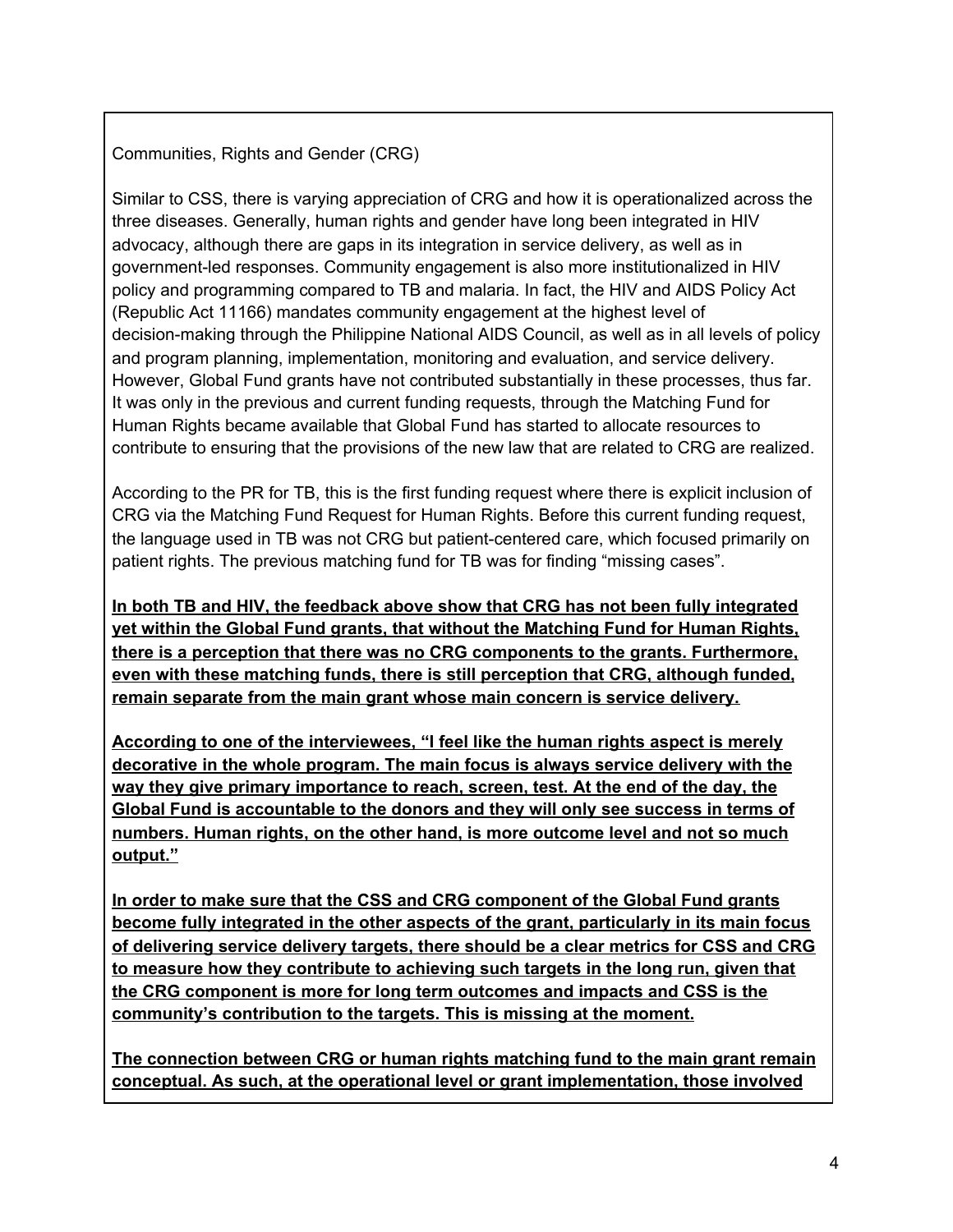**treat human rights as just something the SR for human rights needs to deliver rather than something that all implementers need to ensure become infused or fully integrated in their work.** 

**Also, Global Fund, especially those who deal directly with the countries receiving the grants, should be able to demonstrate a clear understanding of CRG and how it should be integrated in the whole grant, and how it contributes to the achievement of the overall targets. If the Global Fund Country Teams also treat the CRG component as a separate funding, apart from the main grant and its deliverables, then the implementers will also continue to treat them separately and isolated from each other.**

THEME #2: "We want the Global Fund to effectively fulfill its mandate on HIV, TB and malaria, first and foremost."

**The Global Fund should ensure that its main strategy should continue to be anchored on the SDGs and the unfinished agenda on ending AIDS, TB and Malaria. These three diseases should remain to be the Global Fund's main agenda but it should now be prepared to address emerging pandemics as added threats to ending the three diseases. This means the Global Fund should have a more adaptive plan in its strategies for AIDS, TB and malaria, which requires mobilizing more resources to make sure that as it addresses the challenges posed emerging global health concerns, it does not take resources away from its primary mandate.** 

# THEME #3: "We want the Global Fund to continue to put CRG and CSS approaches as cornerstones of pandemic and health emergency responses."

The COVID-19 pandemic, which led to community quarantines and lockdowns, greatly affected the delivery of services in HIV, TB and malaria in 2020. It has exposed the weaknesses in the country's health system, the lack of health human resource and the overall unpreparedness of the government to respond to health emergencies.

When the government rallied to respond to COVID-19, the volunteers were left to try to sustain delivery of services in HIV. The nurses were doubly burdened to ensure that TB patients undergoing treatment continued to have access to their medicines. The affected communities, especially in HIV, were able to show that they could fill in the gaps in the health-sector's response. This should merit more support from the Global Fund.

**COVID-19 will be part of our reality from now on. It should be treated as a new challenge to effective responses to HIV, TB and Malaria, and as a barrier to ending the three diseases. Response to COVID-19 or any other pandemic should not be separate from the responses to AIDS, TB and Malaria. Instead, resources should be augmented so that responses to the three diseases can include addressing COVID as an additional barrier and not as a separate agenda of the Global Fund. With the demonstrated**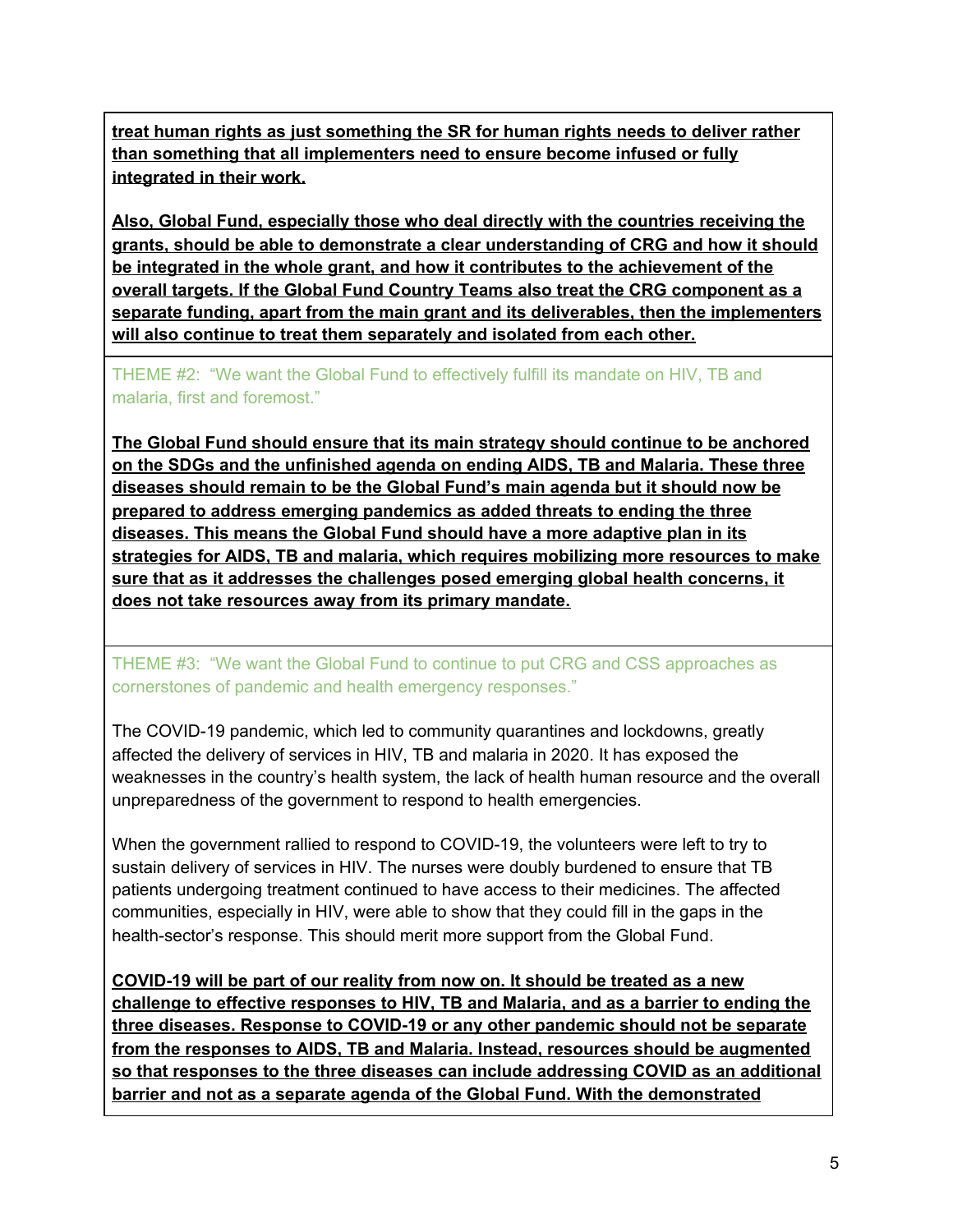**capacity of the community to provide community-led services for HIV and TB, the Global Fund should ensure that it continues to support CSS and CRG as integral components of any response to emerging pandemics. And as mentioned earlier, this should include support for community-led advocacy so that KP organizations can continue to demand for accountability from government and human rights and gender transformative interventions in any health emergency.** 

**The Global Fund should have the plan and resources to automatically respond to emerging pandemics without taking away resources from the three diseases. Such plans should be integrated in the overall strategy to end AIDS, TB and Malaria.**

THEME #4: "We want a fully resourced Global Fund."

As the Philippines is still unable to fully fund its own responses for AIDS, TB and malaria, there is agreement from the interviewees that the Global Fund should be able to mobilize more resources for countries to access. There is also agreement that should resources for the Global Fund increase, there should be greater allocation going to capacity building of CSOs and KP organizations so they can sustain their operations, and the advocacy.

THEME #5: "We still want a Global Fund that is truly global - one that does not leave key vulnerable and marginalised communities behind, regardless of their income classification."

The interviewees agree that the Philippines is not yet ready to transition out of Global Fund support. There is also recognition that KP organizations need more support for organizational strengthening so they can lead TB and HIV responses, as well as continue to engage in advocacy.

For battle against malaria is nearing its completion with just a few more provinces to be declared malaria-free. **The PR for malaria expressed concern that if the Global Fund decided to transition out in the next funding cycle, it would have left the country without seeing its victory to the end. There is also concern of possible resurgence in malaria, which has happened in other countries. As such, there is a need for the Global Fund to ensure that they support countries until these diseases have been fully controlled before they decide to leave.**

# **Session F: General discussion/any other comments and feedback**

Global Fund Policies and Operational Issues

1. The System of the Global Fund is very rigid. When COVID-19 hit in 2020, there was expectation that the Global Fund should also be more flexible in revising the targets and revisiting or revising the deliverables. This was not the case. The implementers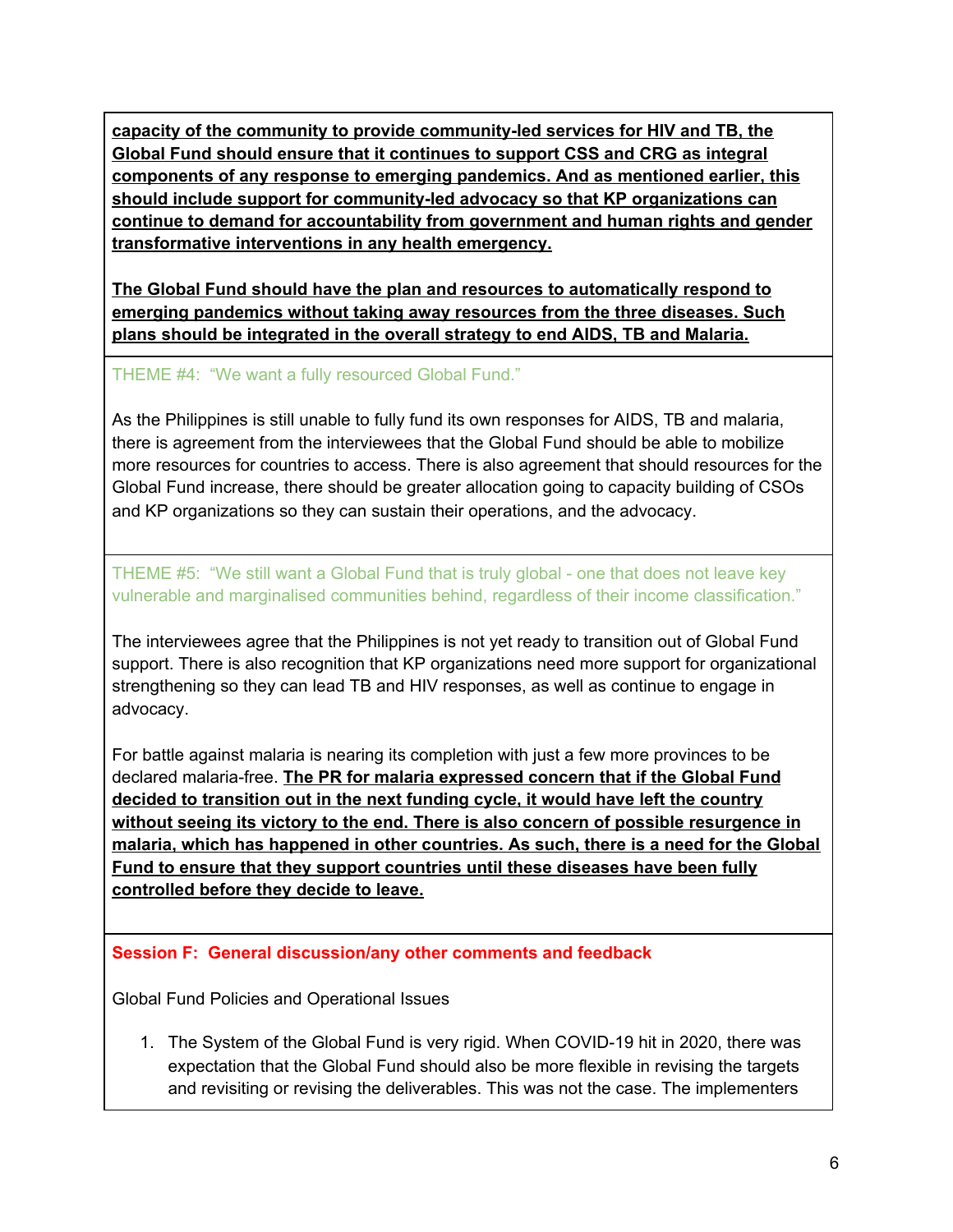were still required to deliver the targets within such constrained environment, which meant they had could catch up on their targets only when the government-imposed lockdowns were lifted.

2. Lack of transparency in Grant-making and Post-grant-making process. Once the funding request is submitted, the CSOs and the communities are no longer part of the grant-making process. Only the PR is being engaged by the Global Fund. Traditionally, PR's are expected to fulfill grant management roles, and not so much grant implementation. But when the grant-making process is limited between Global Fund and the PRs, there may be issues and concerns on CRG that may not be well-represented, discussed nor articulated.

SRs are also selected only after the grant has been approved. This means that although the SRs are expected to implement the grant, they had no opportunity to input during the grant-making process, which means they have no choice but to receive a grant that may not be perfectly clear to them. For instance, during implementation planning, there is difficulty on the part of the SR in comprehending how the different components of the grant synchronize and integrate with each other, especially for the SRs for the matching fund requests. This may also be why there is a perception that the matching funds are treated as separate from the main grant.

- 3. There is a perception that the Global Fund has a tendency to dictate on countries and is too influential in the choice of PRs and SRs. With the above sharing on the grant-making process, there is also this perception of a top-down type of decision-making. Even when the FPMs or country teams are understanding towards the expressed limitations and challenges expressed by the PRs, it seems there is nothing they can do because they seem to only be following Global Fund policies. This rigidity in the system is also reflected in the difficulty to review or revisit and revise targets even in the face of challenges, as experienced in 2020.
- 4. The Global Fund has always been focused on outputs, the numbers as targets. As such, even support and resource allocation for CSS is also only geared towards contributing to reaching the targets. It has only recently allocated resources for human rights and gender but still is treated separately from the main grant. But if Global Fund truly want to see results in the long run, they need to fund the process. Process is where human rights and gender aim to effect positive changes.

#### **Session G: What happens next. Closing and Thanks.**

Most of the interviewees were not aware of the Partnership Forum that's happening this February to March 2021. Only the PR for HIV has shared that they were informed by the FPM